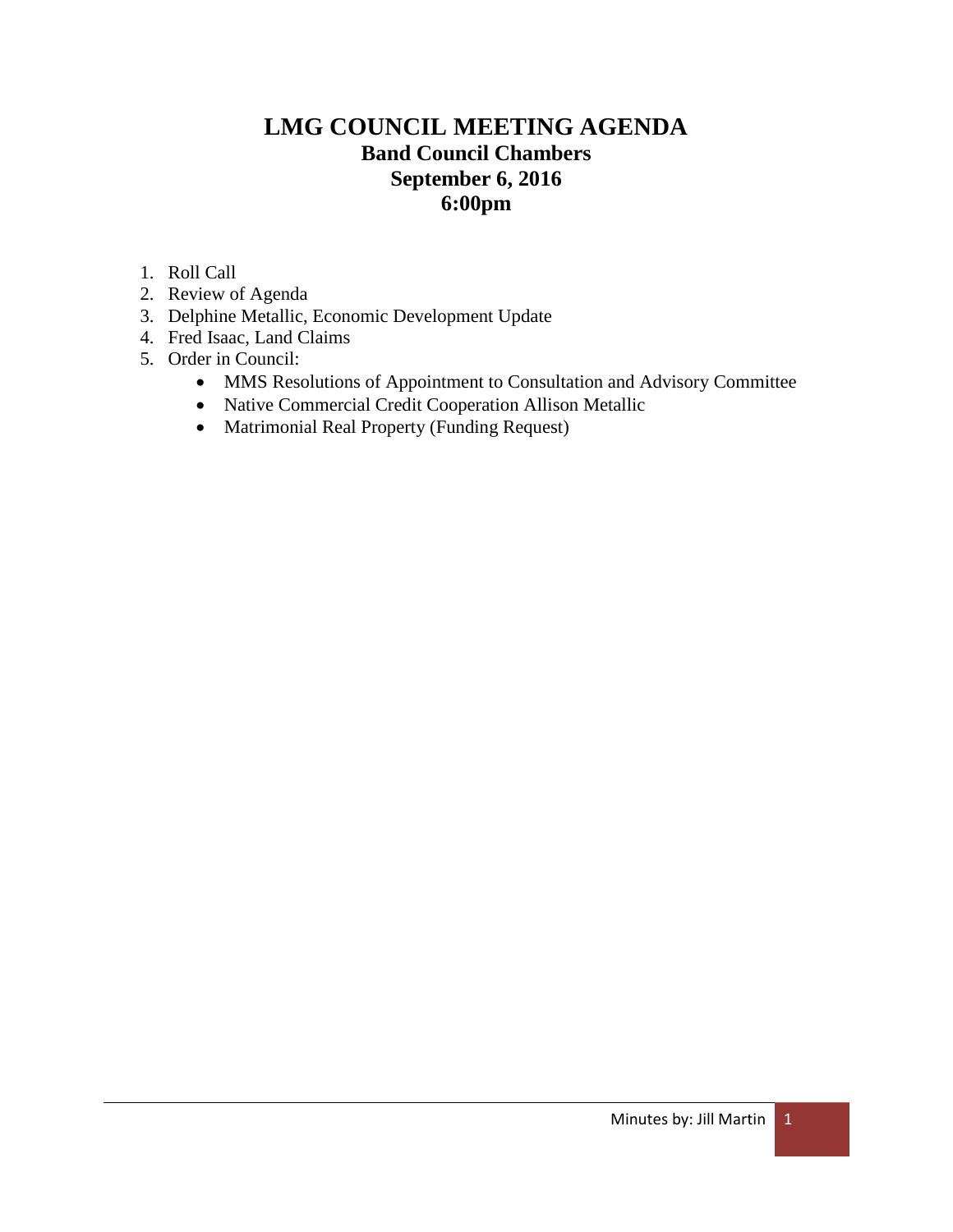### **1. Roll Call**

### **LMG COUNCIL ATTENDEES:**

Chief Darcy Gray Councillor Annette Barnaby Councillor Lorna Sook Councillor Sky Metallic Councillor John Murvin Vicaire Councillor Wendell Metallic Councillor Gordon Isaac Jr. Councillor Chris Wysote Councillor Calvin Barnaby Councillor Kevin Methot

### **Absent:**

 Councillor Dr. Cathy Martin (BC) Councillor Sheila Swasson (BC) Councillor Lloyd Alcon (Sick)

### **2. Adoption of the Agenda**

A motion was presented to accept the agenda, with a few added agenda items.

 Moved: Councillor Chris Wysote Second: Councillor Annette Barnaby Passed: Passed

### **3. Economic Development Strategy Plan**

The Economic Development officer presented the Economic Development project updates. Repackaging Facility, Gas Station, CCP, and elders care facility are some of the projects that are in the works.

A motion was made to allow the Economic Development Manager to continue working on the repackaging facility.

Moved: Councillor Chris Wysote Second: Councillor Annette Barnaby Passed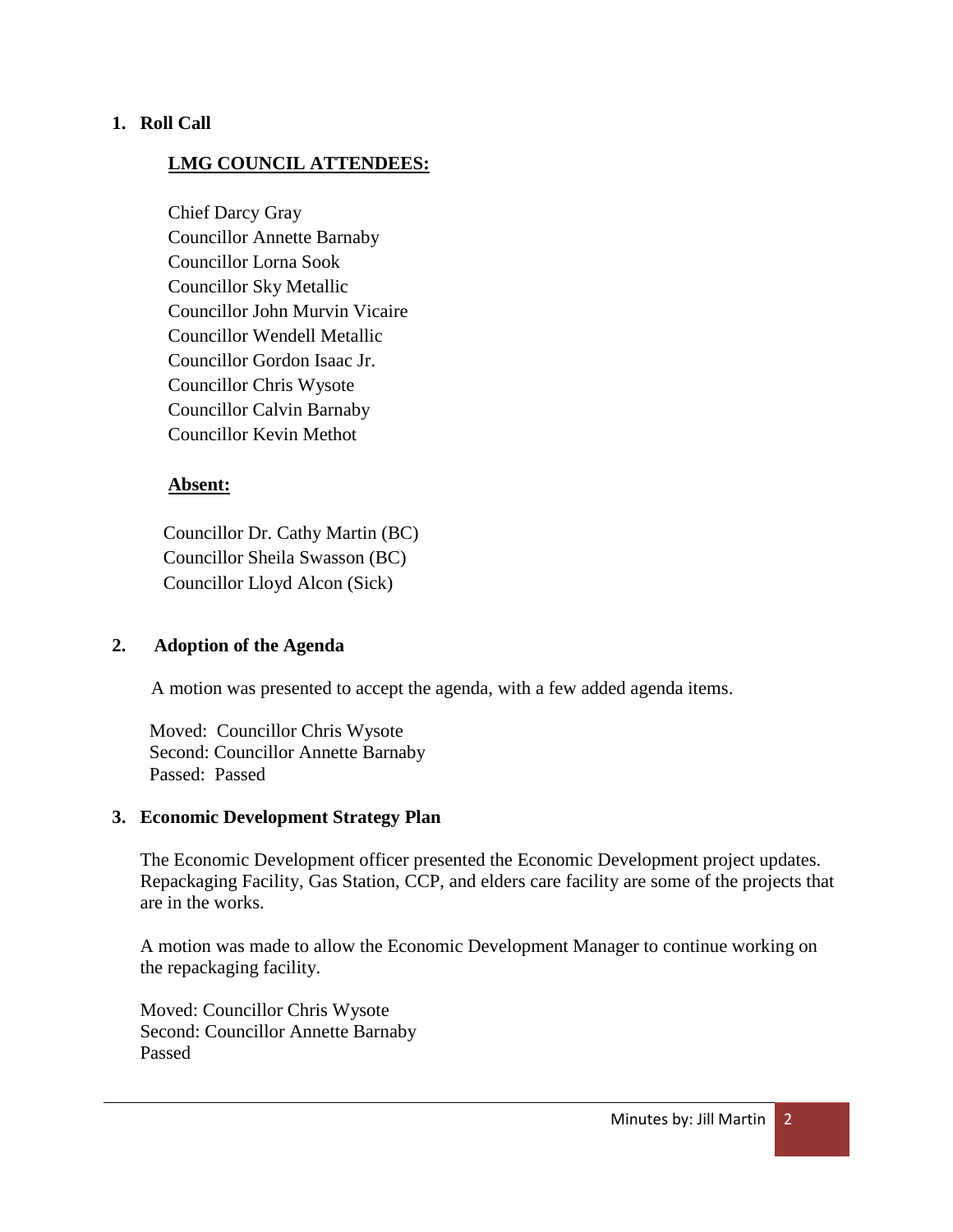A motion was made to allow for the Economic Development officer to continue working on the Gas Station project.

Moved: Councillor Calvin Barnaby Second: Councillor Kevin Methot Passed

### **4. Land Claims, Fred Isaac**

Fred Isaac presented his update on the Specific Land Claims files. Many claims were submitted to Indigenous Affairs and Northern Development Canada, such as:

- Railway Baie de Chaleur
- Matapedia/Listuguj Islands
- Nouvelle Tract

## **5. Order in Council MMS Accommodations and Advisory Committee**

Councillor Chris Wysote expressed interest to sit on the MMS Accommodations and Advisory Committee. It was indicated that MMS should be recommending individuals for the two vacant positions on the committee.

## **6. Order in Council Native Commercial Credit Corporation Restigouche Drive Thru**

An OIC was presented for the Native Commercial Credit Cooperation for the Restigouche Drive Thru. The Order in Council was tabled for next meeting.

## **7. Order in Council Matrimonial Real Property**

An OIC was presented for the Matrimonial Real Property to allow Listuguj to access funding to develop its own Matrimonial Real Property Law.

Moved: Councillor Lorna Sook Second: Councillor Calvin Barnaby Passed

## **8. Update on Lobster Fall Fisheries**

An update was provided on the Fall Fisheries by the Director of Natural Resources. DFO is requesting that we reduce our tags; LMG will be seeking legal advice for next Fall Fisheries to have LMG Tags. Community will be consulted on this matter.